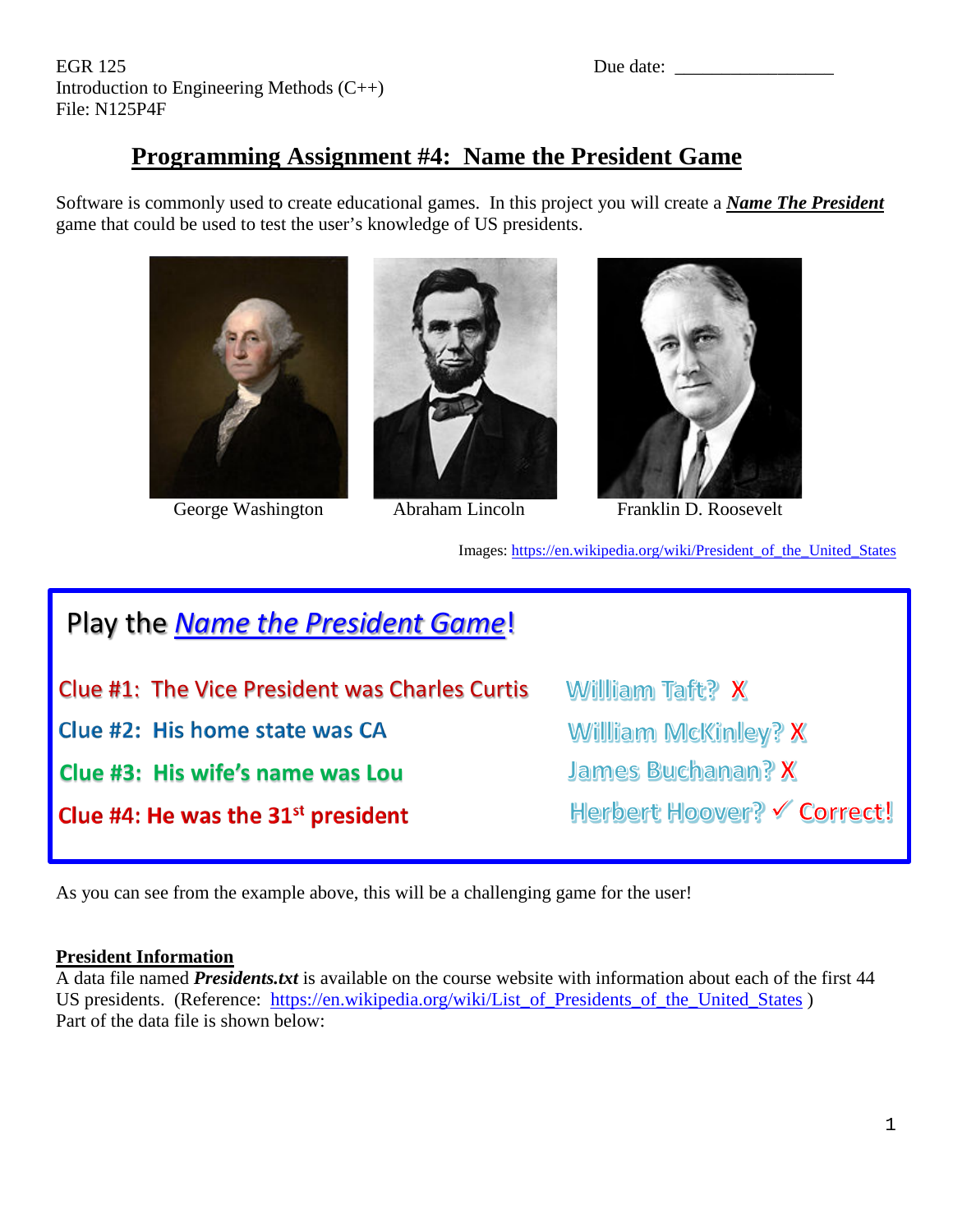|                                                                                                            | Presidents.txt - Notepad                               |  |          |  |        |                                |  |    |  |                                  |  |  | $\times$ |  |
|------------------------------------------------------------------------------------------------------------|--------------------------------------------------------|--|----------|--|--------|--------------------------------|--|----|--|----------------------------------|--|--|----------|--|
| File                                                                                                       | <u>E</u> dit F <u>o</u> rmat <u>V</u> iew <u>H</u> elp |  |          |  |        |                                |  |    |  |                                  |  |  |          |  |
|                                                                                                            | No. Last                                               |  | First    |  | Middle | Vice President(s)              |  |    |  | St SYr EYr BYr A D Sp 111111     |  |  |          |  |
|                                                                                                            |                                                        |  |          |  |        |                                |  |    |  |                                  |  |  |          |  |
| 0123456789012345678901234567890123456789012345678901234567890123456789012345678901234567890123456789012345 |                                                        |  |          |  |        |                                |  |    |  |                                  |  |  |          |  |
| 1                                                                                                          | Washington George                                      |  |          |  |        | John Adams                     |  |    |  | VA 1789 1797 1732 57 N Martha    |  |  |          |  |
| $\mathcal{P}$                                                                                              | Adams                                                  |  | John     |  |        | Thomas Jefferson               |  |    |  | MA 1797 1801 1735 61 N Abigail   |  |  |          |  |
| 3                                                                                                          | Jefferson                                              |  | Thomas   |  |        | Aaron Burr                     |  |    |  | VA 1801 1809 1743 57 N Martha    |  |  |          |  |
| 4                                                                                                          | Madison                                                |  | James    |  |        | George Clinton/Elbridge Gerry  |  |    |  | VA 1809 1817 1751 57 N Dolley    |  |  |          |  |
| 5.                                                                                                         | Monroe                                                 |  | James    |  |        | Daniel Tompkins                |  |    |  | VA 1817 1825 1758 58 N Elizabeth |  |  |          |  |
| 6                                                                                                          | Adams                                                  |  | John     |  | Quincy | John Calhoun                   |  | MΑ |  | 1825 1829 1767 57 N Louisa       |  |  |          |  |
| 7                                                                                                          | Jackson                                                |  | Andrew   |  |        | John Calhoun/Martin Van Buren  |  |    |  | TN 1829 1837 1767 61 N Rachel    |  |  |          |  |
| 8                                                                                                          | Van Buren                                              |  | Martin   |  |        | Richard Johnson                |  |    |  | NY 1837 1841 1782 54 N Hannah    |  |  |          |  |
| 9                                                                                                          | Harrison                                               |  | William  |  | Henry  | John Tyler                     |  |    |  | OH 1841 1841 1773 68 Y Anna      |  |  |          |  |
| 10                                                                                                         | Tyler                                                  |  | John     |  |        | none                           |  |    |  | VA 1841 1845 1790 51 N Letitia   |  |  |          |  |
| 11                                                                                                         | Polk                                                   |  | James    |  | К.     | George Dallas                  |  |    |  | TN 1845 1849 1795 49 N Sarah     |  |  |          |  |
| 12                                                                                                         | Taylor                                                 |  | Zachary  |  |        | Millard Fillmore               |  |    |  | LA 1849 1850 1784 64 Y Margaret  |  |  |          |  |
| 13                                                                                                         | Fillmore                                               |  | Millard  |  |        | none                           |  |    |  | NY 1850 1853 1800 50 N Abigail   |  |  |          |  |
| 14                                                                                                         | Pierce                                                 |  | Franklin |  |        | William King                   |  |    |  | NH 1853 1857 1804 48 N Jane      |  |  |          |  |
| 15                                                                                                         | Buchanan                                               |  | James    |  |        | John Breckinridge              |  | PA |  | 1857 1861 1791 65 N none         |  |  |          |  |
| 16                                                                                                         | Lincoln                                                |  | Abraham  |  |        | Hannibal Hamlin/Andrew Johnson |  |    |  | IL 1861 1865 1809 52 Y Mary      |  |  |          |  |

Note that rows 1-3 provide headings and column numbers. The other rows are organized as follows:

| Information                        | Columns   |
|------------------------------------|-----------|
| <b>President Number</b>            | $0-1$     |
| Last Name                          | $4 - 13$  |
| <b>First Name</b>                  | $15 - 23$ |
| Middle Name (or initials)          | $25 - 32$ |
| Vice President                     | $34 - 71$ |
| <b>Home State</b>                  | 73-74     |
| <b>Starting Year of Presidency</b> | 76-79     |
| <b>Ending Year of Presidency</b>   | 81-84     |
| Year of Birth                      | 86-89     |
| Age when Elected                   | 91-92     |
| Died in Office? (Y or N)           | 94        |
| Spouse's First Name                | 96-105    |

**Clues** – The user will be provided a series of 10 clues, in random order, from the following list. The blanks below will contain the appropriate information obtained from the data file. The program must use these 10 clues.

- *The first letter of the President's last name is \_\_\_.*
- *He was the* \_\_\_\_\_ President of the United States. (Example:  $1^{st}$ ,  $2^{nd}$ ,  $3^{rd}$ ,  $4^{th}$ , etc., including the suffix)
- *The Vice President's name was \_\_\_.*
- *The President's first name is \_\_\_.*
- *The President's home state is \_\_\_.*
- *The President's term of office is \_\_\_.*
- *The First Lady's first name is \_\_\_.*
- *The President died (or did not die) in office.*
- *The President was born in the following year: \_\_\_;*
- *The age of the President when elected was: \_\_\_.*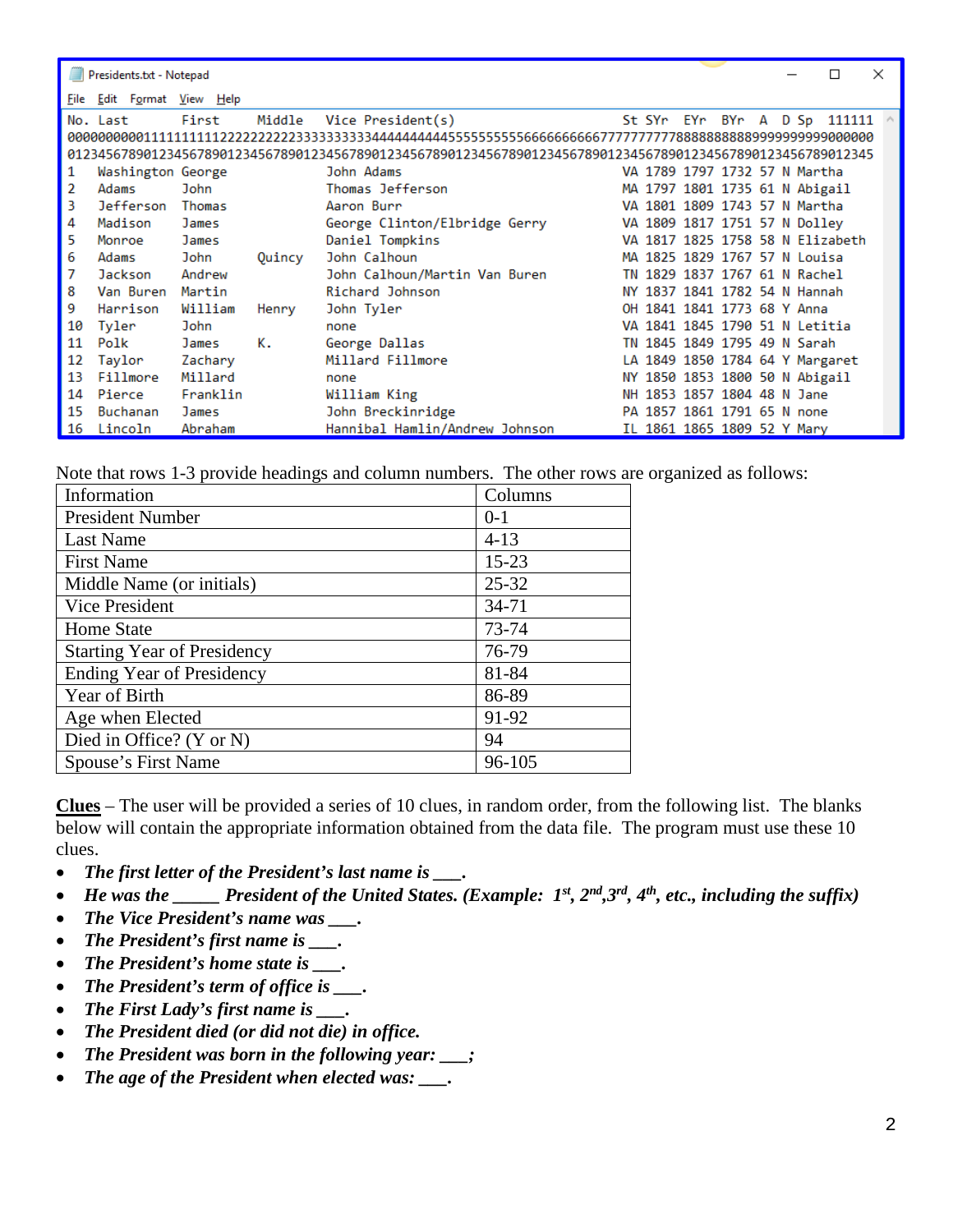### **Rules for playing the** *Name the President Game* **(single user option):**

- 1) The program will read the information for one *random* President from the data file.
- 2) The program will provide an introductory message and ask the user if they want a summary of the rules (and provide them if requested).
- 3) The program will present the user with the 10 clues above in *random* order.
- 4) The program will keep score. A perfect score is 100. If the user correctly guesses the President after the first clue, their score is 100.
- 5) After each clue the user will be given an option of guessing the President or asking for another clue. The clues should be numbered (from 1 to 10) as they are presented so that the user knows how many clues they have used.
- 6) Each time the user makes an incorrect guess, 5 points will be deducted from their score.
- 7) Each time the user asks for another clue, 5 points will be deducted from their score.
- 8) Display the score after every clue or guess.
- 9) The game will end if their score drops to 0 without correctly guessing the President.
- 10) After the last clue the user should be given the option of guessing the President or giving up. If they give up, display the full name of the President and their final score.
- 11) When the user guesses a President, they should be able to enter the last name using any mixture of uppercase or lowercase letters. If they enter a last name shared by more than one president, they should be prompted to enter additional names or given a choice.

**Sample game output:** (The output doesn't need to look exactly like this.)

Welcome to the Name the President Game! Would you like a summary of the rules (Y or N)? N Let's get started. A President has been randomly selected. Here is your first clue: Clue #1: The Vice President's Name was Levi Morton. Current Score: 100 Would you like to guess the President (1) or do you want another clue (2)? 2 Clue #2: The President's home state was IN. Current Score: 95 Would you like to guess the President (1) or do you want another clue (2)? 1 Enter your guess (last name): McKinley Incorrect. Current Score: 90 Would you like to guess the President (1) or do you want another clue (2)? 2 Clue #3: The President's term of office was 1889 - 1893 Current Score: 85 Would you like to guess the President (1) or do you want another clue (2)? 2 Clue #4: The first letter of the President's last name is H Current Score: 80 Would you like to guess the President (1) or do you want another clue (2)? 1 Enter your guess (last name): Harrison Correct! Congratulations! Your final score is 80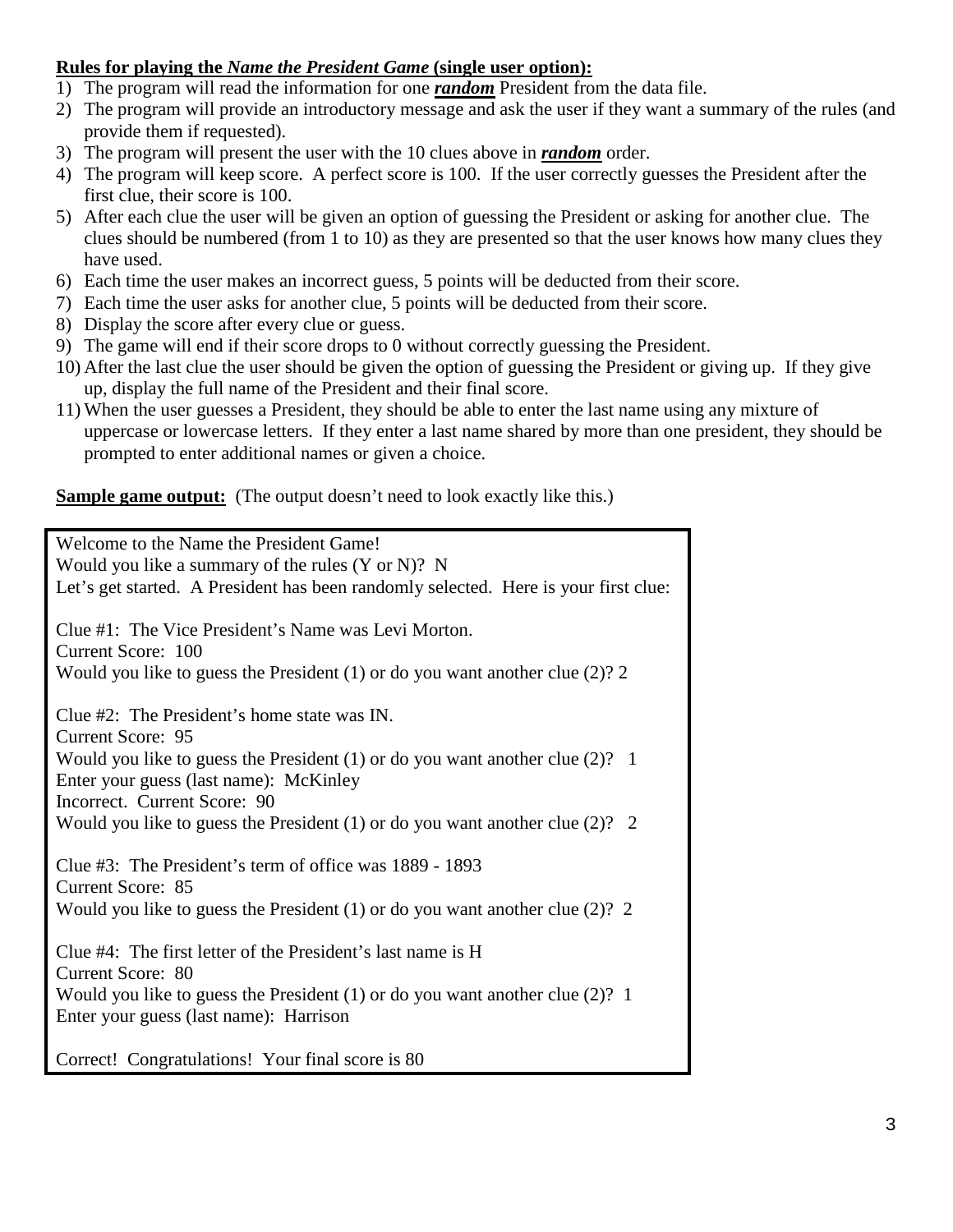# **Program Requirements:**

- 1) Creating a class: The program should define **class President** (or pick your own name) according to the following class diagram (or something similar).
	- Use the data members indicated and member functions indicated (or something similar). Additional data members and member functions can be added if you wish.
	- All data members must be private. All member functions must be public.
	- Once the information for the President randomly selected has been accessed using *ReadLine()*, do not open or read from the data file again. All information related to the President should then be accessed using *accessor* functions (*Get…( )*), not by reading the file again. Do not define LastName, FirstName, etc., in main. Access them from the class.
	- Do not display values (using cout, for example) from any member function. Access the data using accessor functions and display any desired values within main.
	- Use a member functions to get the Score and to update the Score. Do not define Score in main.
	- Include a constructor function which initializes Score to 100.
	- Use separate header and implementation files for the class (President.h and President.cpp).

| <b>Class President</b>                   |                                                               |
|------------------------------------------|---------------------------------------------------------------|
| <b>Member Data:</b>                      | Comments:                                                     |
| - Score: int                             | All data members must be private (-)                          |
| - LastName: string                       |                                                               |
| - FirstName: string                      |                                                               |
| - MiddleNameOrInitials: string           |                                                               |
| - VicePresident: string                  |                                                               |
| - HomeState: string                      |                                                               |
| - TermOfOffice: string (or use two ints) |                                                               |
| - FirstNameWife: string                  |                                                               |
| - DeathInOffice: string or char or bool  |                                                               |
| - Birth Year: string or int              |                                                               |
| - AgeWhenElected: string or int          |                                                               |
| <b>Member Functions:</b>                 | Comments:                                                     |
| $+$ President();                         | Constructor – Create new game and initialize Score to 100     |
| $+$ ReadLine( $)$ ; void                 | Open file, read random line, extract President information    |
| + Get_Last_Name(): string                | Use Get() <i>accessor</i> functions to access all member data |
| + Get_First_Name(): string               |                                                               |
| + etc (other member functions)           | Add other member functions, including functions to get the    |
|                                          | Score and to update the Score.                                |

- 2) Main program: The main program should make one game object and make use of member functions to complete the game.
	- Be sure to implement the *Rules for playing the Name the President Game* previously listed.
	- Study the *Sample Game Output* shown previously. Your output does not to look exactly like this example, but the example illustrates many of the requirements.
	- Be sure to follow the guidelines listed under *Creating a class* above.
- 3) Data file: Do not modify the data file provided (Presidents.txt).

#### **Testing your Program**

Since the program selects random Presidents and uses a random question order, exact test conditions can't be specified. Instead, run your program and include the results for the following: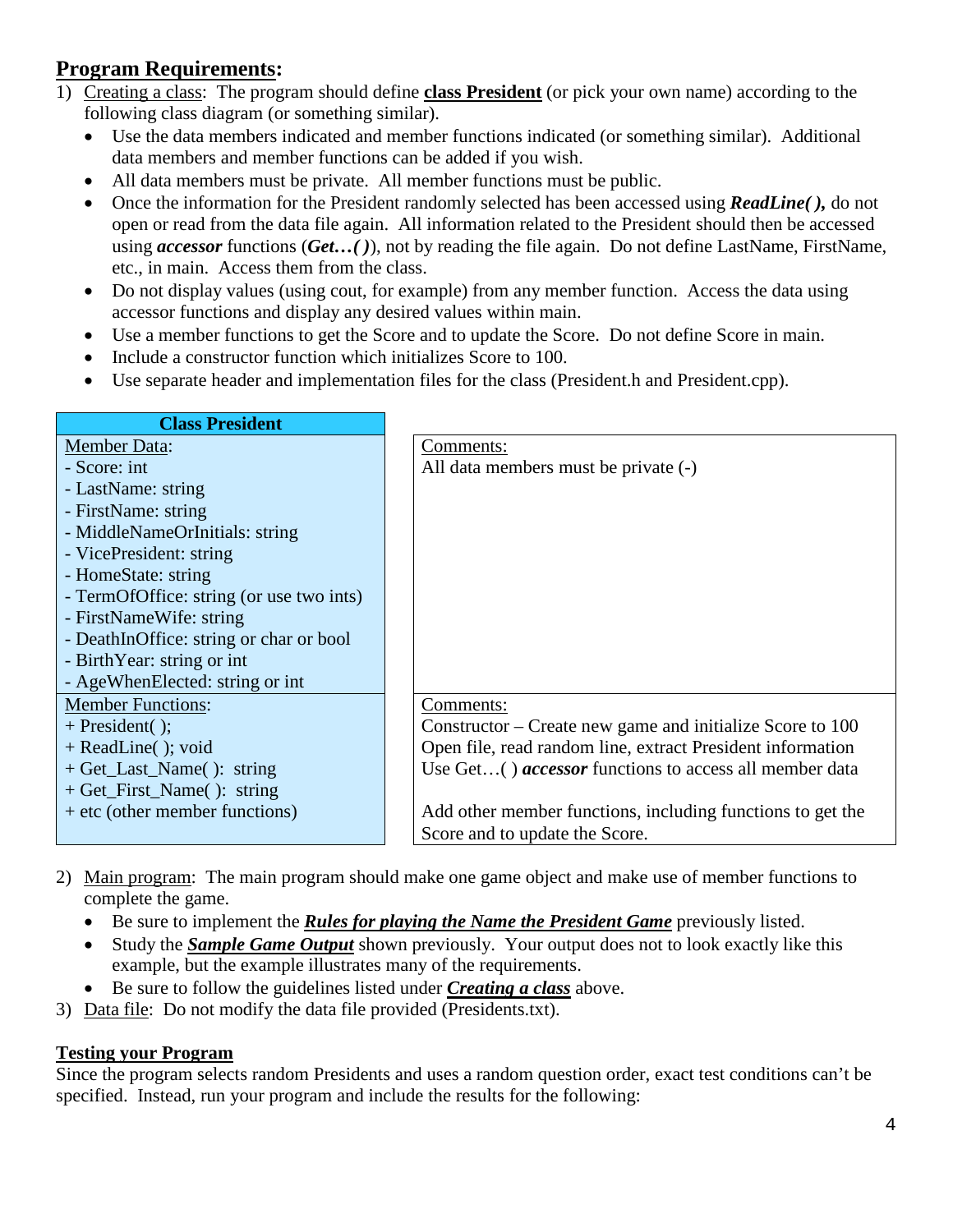- Case 1: Run the program for a President where you made no incorrect guesses but required 3 or more clues before getting the correct answer. The user should enter the President's last name using a mixture of uppercase and lowercase letters. The user should also request a summary of the rules.
- Case 2: Run the program for a President where you guessed the president after every other clue and required 3 or more clues before getting the correct answer.
- Case 3: Run the program for a President where you guessed a President after every clue, but still needed 3 or more clues before getting the correct answer.
- Case 4: Run the program for a President where you used all 10 clues and gave up.
- Case 5: Run the program for a President where you got the correct answer on the first try using all uppercase letters for the President's name (you can peek at the data file if you wish!)
- Case 6: Run the program for a President where you made so many guesses that the score dropped to 0 and the program stopped (but you didn't give up).

## **Programming Hints:**

- 1. **Random Numbers** Our text introduces functions to produce random numbers. They may not be covered in this courses unless they are needed for a project. They are needed in this project, so here is a summary:
	- **rand**( ) This function produces a pseudo-random number between 0 and 32767 (compiler dependent). It is pseudo-random because it produces the same sequence of number each time it is executed on a given computer. This occurs because the random number is generated using a seed which has a default value of 1.
	- **srand(time(0))** To make **rand( )** produce a random number, we need to first execute **srand(time(0))** which generates a new seed at the current time.
	- Example:

```
# include <ctime> // needed for the time( ) function
# include <cstdlib>// needed for the rand( ) and srand( ) functions
using namespace std;
int main()
{
    srand(time(0)); \frac{1}{2} include this or else rand( ) produces the same number each run
    int Number1 = rand(\frac{9}{6}10; // produces a random number from 0 to 9
    int Number2 = rand(\frac{9}{6}30; // produces a random number from 0 to 29
    …
}
```
- So if you want to read a random number of lines from a file with 44 Presidents, then ....
- 2. **Shuffling a list** We can see how to produce one random number, but how about shuffling a list? Recall that one of the benefits of using the *vector class* is that there are many built-in functions, including one named *random\_shuffle( ).*

Since we have 10 questions that we would like to present randomly, suppose the numbers 1-9 are placed in a vector named QuestionOrder. So the original vector contents are:

1 2 3 4 5 6 7 8 9 10

Executing the command below will result in a shuffled vector.

*random\_shuffle(QuestionOrder.begin(), QuestionOrder.end())* 

One *possible* result for the shuffled vector is shown below.

|--|--|--|--|--|--|--|--|--|--|